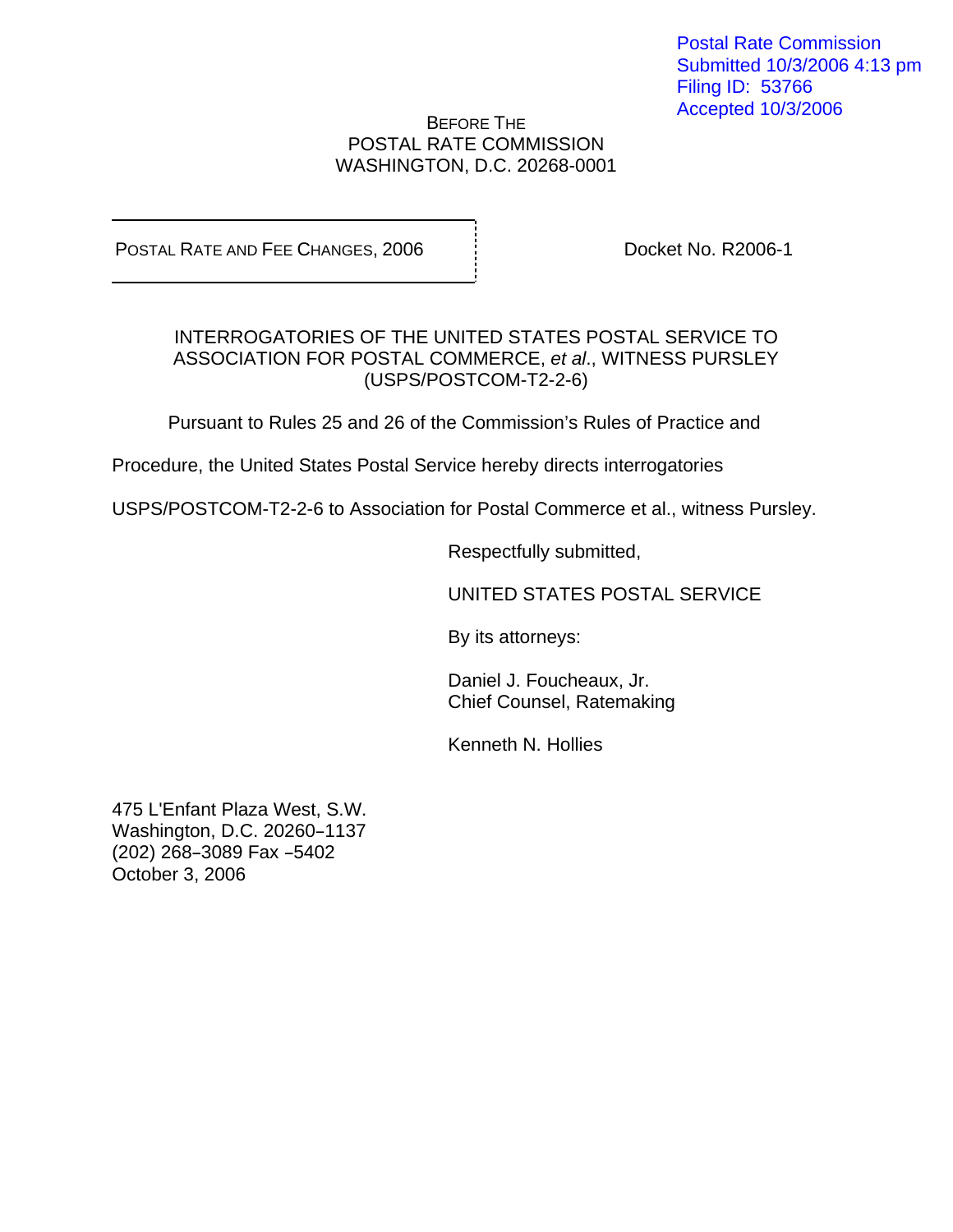## INTERROGATORIES OF THE UNITED STATES POSTAL SERVICE TO ASSOCIATION FOR POSTAL COMMERCE WITNESS PURSLEY

**USPS/POSTCOM-T2-2.** Please refer to your testimony at page 2, lines 19 to 21, where you claim that destination entry discounts must keep pace with increases in mailer costs.

- a. Please confirm that destination entry discounts must be based on avoidance of costs incurred by the Postal Service. Please provide a full explanation of any failure to confirm.
- b. Please explain why, if the costs of mailers performing worksharing activities have risen faster than the costs of the Postal Service performing such activities, the Postal Service should increase the incentive for mailers to perform the work, rather than performing the tasks itself, as the low cost provider?

**USPS/POSTCOM-T2-3.** Please refer to your testimony at page 3 where, at line 8 you identify the proposed passthroughs of 87 percent, 85 percent and 85 percent, and at line 18 where you note that the passthroughs recommended by the PRC in Docket No. R2000-1 ranged from 82 percent to 84 percent. Please also refer to line 20 where you note that in Docket No. R2001-1, the Postal Service proposed passthroughs of 85 percent. Please confirm that the passthroughs proposed in this docket of 87 percent, 85 percent and 85 percent are consistent with or higher than those proposed or recommended in Docket Nos. R2000-1, R2001-1, and R2005-1.

**USPS/POSTCOM-T2-4.** Please refer to your testimony at page 5, lines 7 through 10, where you state that a mailer's decision to drop ship is based on whether the mail is palletized and whether the cost of drop shipping exceeds postage savings.

- a. Please confirm that, according to Table 8 of Appendix C of USPS-LR-L-88, more than half of Standard Mail in sacks is entered at a destination facility.
- b. Please confirm that a mailer's decision to transport mail on pallets may depend on the following considerations:
	- i. the volume of mail destinating to one geographic area;
	- ii. the production process in the mailer's/printer's plant
- c. Please confirm that if the cost of drop shipping exceeds the postage savings, it would be inefficient for the mailer to continue dropshipping.
- d. If your response to part (c) is affirmative, please confirm that under such circumstances, mailers may continue to dropship for service performance reasons.

**USPS/POSTCOM-T2-5.** Please refer to your testimony at pages 5-6, where you state that your proposed passthroughs will increase the differential between DBMC and DSCF entry rates to provide incentive for mailers to bring mail closer to the ultimate destination.